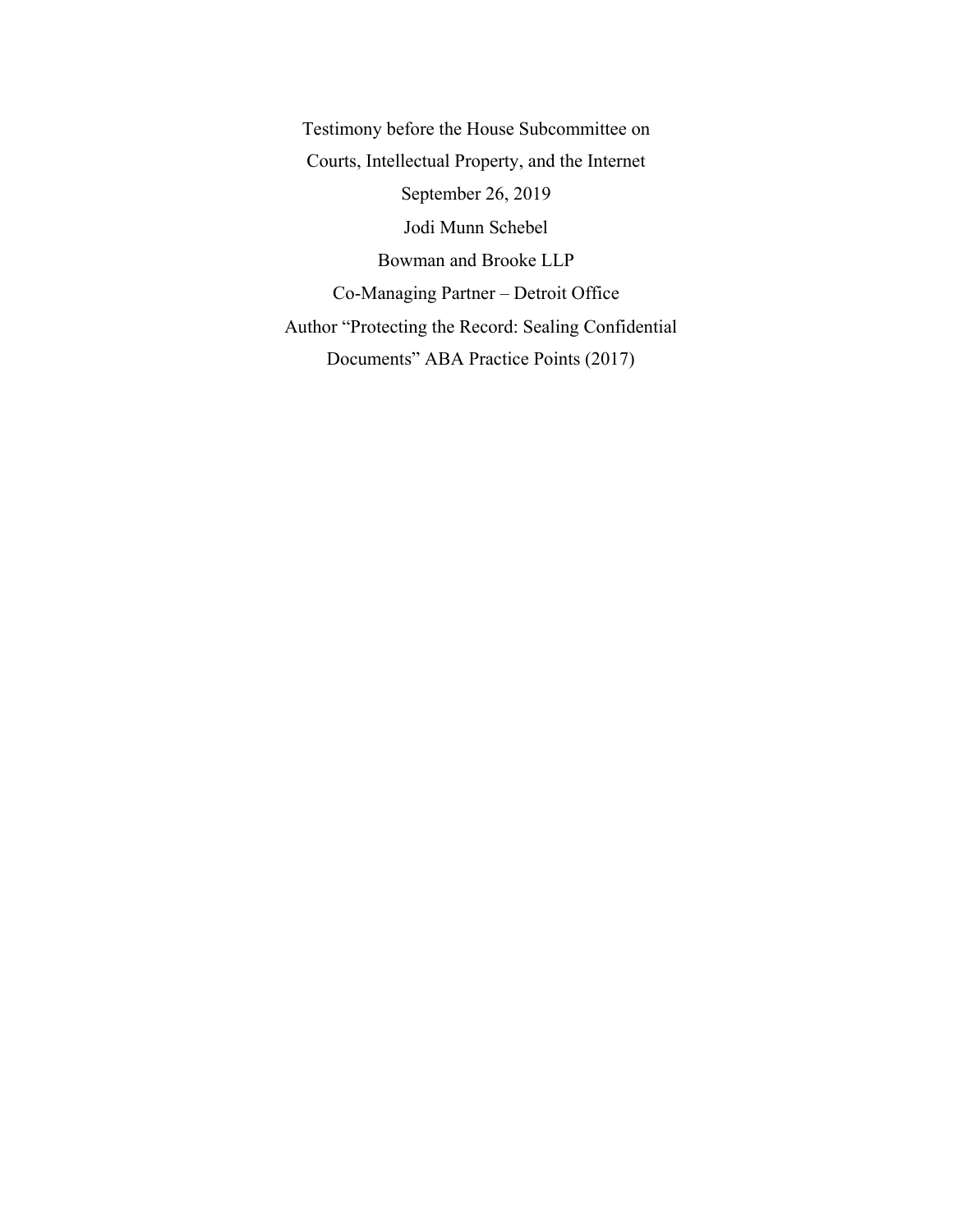#### I. Introduction

Thank you Chairman Nadler and Ranking Member Collins, as well as Sub-Committee Chairman Johnson and Ranking Member Roby, and the rest of the Sub-Committee for the opportunity to testify at this hearing.

I am the Co-Managing Partner of Bowman and Brooke LLP's Detroit office, which is a national products liability defense firm. Over the past 20 years, I have focused my practice on products liability defense, with an emphasis on discovery and e-discovery and act as national discovery counsel for several automobile and medical device manufacturers.

I am also a Barrister of the Detroit Chapter of the American Inn of Court, where I work with other Detroit area attorneys to educate and train new lawyers in the practice of law. I also serve on several discovery related national committees, speak regularly on the subjects of discovery and e-discovery, and am admitted to practice law in the Eastern and Western Districts of Michigan, as well as in the Sixth Circuit Court of Appeals.

In my work as defense counsel for companies that maintain proprietary and confidential information, I have developed an expertise in protecting my clients' data from unnecessary public exposure during litigation. The need to protect proprietary information arises in all phases of litigation, but is most prevalent during the discovery phase.

#### II. Summary

When corporations or other business entities are named as parties in a lawsuit or served with a subpoena for documents, confidential, but relevant discoverable information maintained by the entity may be disclosed in the litigation. If the information sought constitutes a trade secret, intellectually property or other type of confidential business information, the disclosing party will need to protect that information from public dissemination to maintain that party's protected property interest. The main recourse that a party has to protect the confidentiality of its business information during litigation is to seek the entry of a protective order under Federal Rules of Civil Procedure 26.

Protective orders should be entered as a matter of course to protect a party's intellectual and other property interests in the confidential information contained in its documents or other material. A party should not lose those rights merely because it is involved in litigation. As a practical matter, that can happen when confidential documents are used to support or oppose a ruling on the merits of the case. This should not happen.

When a party to litigation asks the court to take some action or provide some relief on a case, the party files a motion with the court and supports that motion with record evidence. Sometimes, that record evidence contains documents that a party has designated as confidential, and which the parties are collectively restricted from filing publicly in order to protect one of the party's property interests in the documents or information. If a party files the confidential documents in the court's public case record system, that party may be in violation of a confidentiality order. However, if the party does not file the information, their position may not be fully supported to obtain the relief they seek from the court. To equalize these considerations, courts permit parties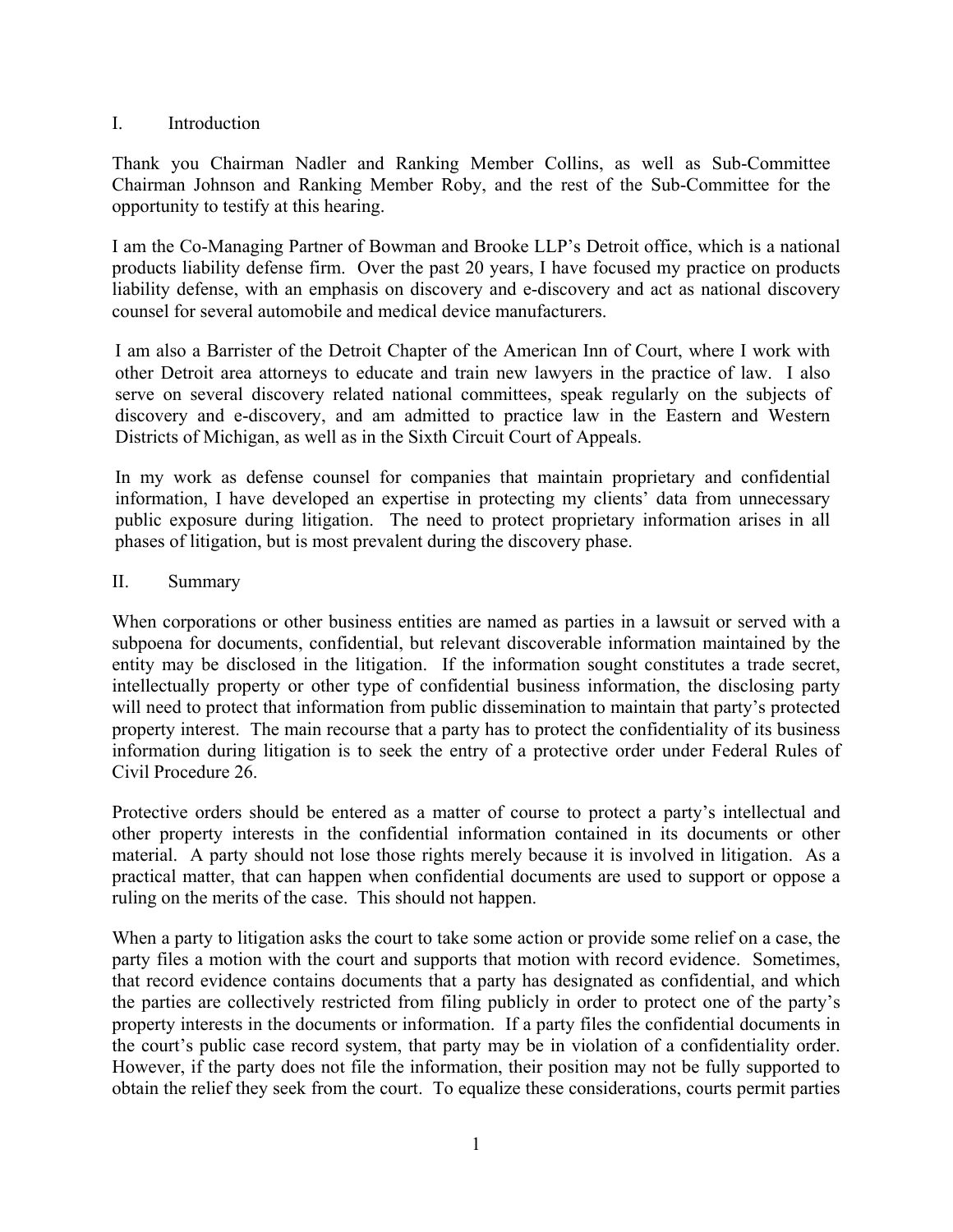to request permission to file confidential documents under seal. If granted, a sealing order permits the court to see the documents but shields them from public disclosure.

Courts apply different standards when determining whether to grant a sealing request. For a nondispositive motion, a party need only show good cause, which rebuts the public's right of access to court filings, to seal a confidential document. This good cause standard is set by Fed. R. Civ. P. 26. The policy behind the rule is that the public's interest in full access to information that is not dispositive of the case's outcome is either not significant or is outweighed by a party's right to maintain the confidentiality of its documents.

Conversely, if a confidential document is filed with a dispositive motion (such as a motion for summary judgment under Fed. R. Civ. P. 56) or is used at trial, the public's interest in full access to the filing is greater. For dispositive motions, federal courts generally hold that the public has a presumption of right to access, which can only be overcome when a party articulates "compelling reasons" why the document or information is deserving of continued protection despite its use on the merits of the case.

Because the showing of a "compelling reason" may turn on the specific use of a document filed in support of a motion, courts regularly permit a party to seal confidential documents appended to a motion for summary judgment under Fed. R. Civ. P. 56 or to any other dispositive or meritsbased motion that relies on a party's confidential information. This is generally true because the universe of such confidential documents is defined: The parties select and attach to their motion papers only those documents that support their respective positions. The party whose confidential information is among those documents can then move to seal from the public record, in accordance with applicable local court rules, only those specific documents over which they have a claim of confidentiality.

The use of confidential documents at trial, however, is another matter. When preparing for trial, the parties file and serve exhibit lists which identify documents that the parties may use during trial. In complex litigation, these lists often contain thousands of documents. In such cases, the effort to substantiate the need to seal each and every confidential document on a trial exhibit list would be extraordinary. Moreover, when filed before the trial even begins, the parties are left without context for the specific use to which the documents might be put, if they are even used during the trial at all.

To rectify this, courts should permit the conditional sealing of confidential documents before trial. Such a conditional sealing order should permit a party's confidential documents to remain sealed until a reasonable time after the conclusion of the trial. Then, after trial, the proponent of the sealing order should be required to file a request for sealing that is supported by record evidence, including affidavits or testimony substantiating compelling reasons why the documents or information should remain sealed. If no motion is filed, the conditional seal is then lifted and the documents become public. If a motion to seal is filed but denied by the court, the conditional seal is similarly lifted and the documents become public. However, if the motion is granted as to some or all of the confidential documents used at trial, such documents should remained sealed, thereby ensuring that the confidential information contained in the documents is protected from public disclosure. This will promote judicial economy in the spirit of Fed. R. Civ. P. 1, will afford parties the benefit of a court's decision on the merits in connection with their request to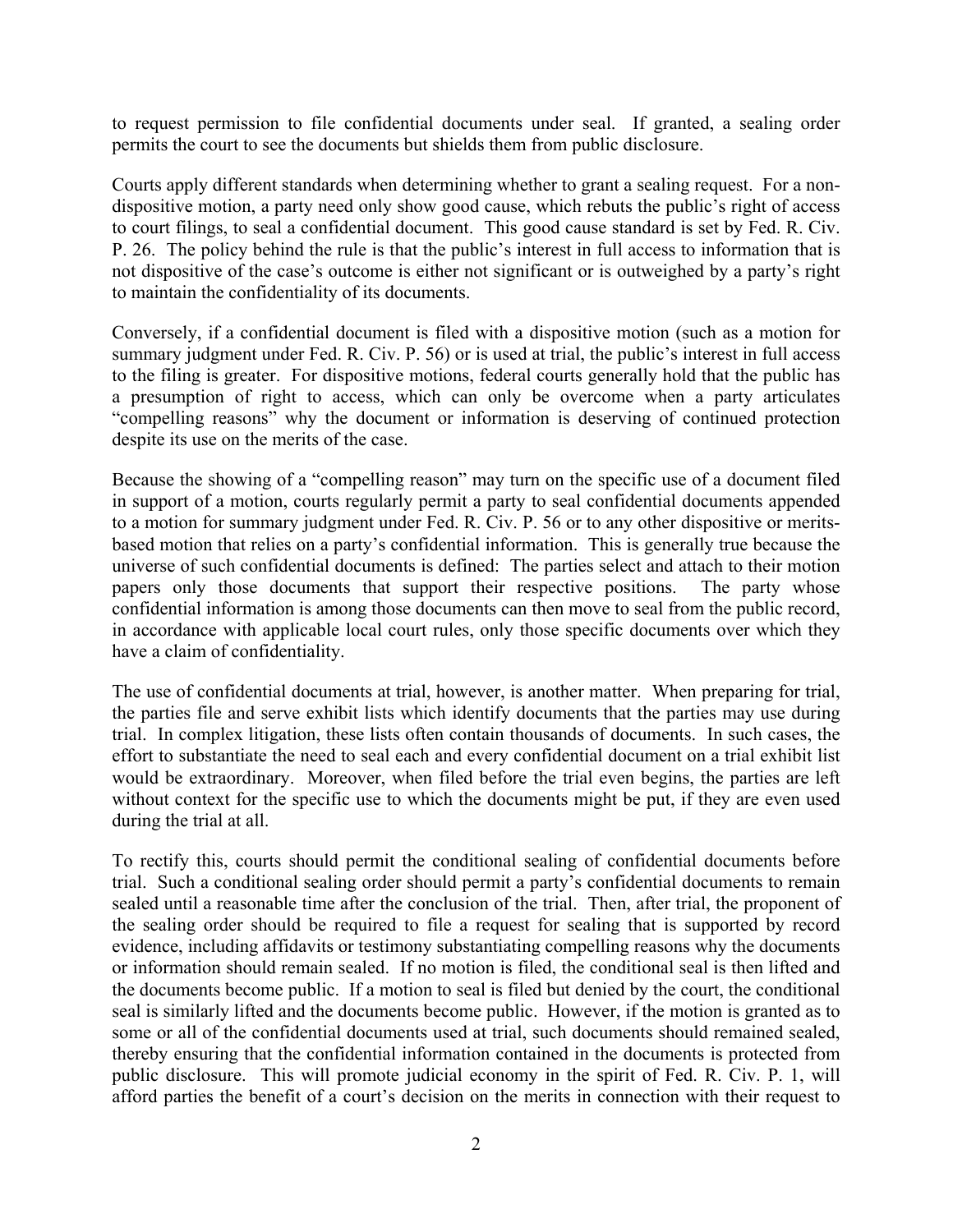seal, and will provide the proponent of sealing the most extensive opportunity to maintain confidentiality over its documents without chilling the public's right to access.

# III. Entry of a Protective Order

A confidentiality or protective order under Fed. R. Civ. P. 26(c) should be entered in any case in which a party's confidential documents will be produced. Such an order protects a party's confidential information from public disclosure and sets specific parameters for the dissemination or sharing of such information. Fed. R. Civ. P.  $26(c)(1)(G)$  governs the entry of such protective orders. Under this Rule, a court may "issue an order to protect a party or person from annoyance, embarrassment, oppression, or undue burden or expense, including . . . a trade secret or other confidential research, development, or commercial information not be revealed or be revealed only in a specific way." Fed. R. Civ. P.  $26(c)(1)(G)$ . The entry of a protective order is predicated upon a showing of good cause. Fed. R. Civ. P. 26(c)(1)(G). *See, e.g.*, *Foltz v. State Farm Mut. Auto. Ins. Co*., 331 F.3d 1122, 1130 (9th Cir. 2003) (requiring showing of good cause and specific prejudice or harm); *McCarthy v. Barnett Bank of Polk Cty.,* 876 F.2d 89, 91 (11th Cir. 1989) (party seeking protective order has burden of showing good cause); *Anderson v. Cryovac*, 805 F.2d 1, 7 (1st Cir. 1986) (allowing non-sharing protective order for good cause shown).

The trial court has complete discretion over the entry of document protective orders. *Seattle Times v. Rhinehart*, 467 U.S. 20, 36, 104 S.Ct. 2199, 2209 (1984) (Rule 26(c) "confers broad discretion on the trial court to decide when a protective order is appropriate and what degree of protection is required.")

While a protective order entered under Fed. R. Civ. P. 26 generally governs the *exchange* of confidential information during discovery, it does not typically protect confidential information from being filed in the public record. A party seeking to file confidential material in the public record at virtually any phase of litigation, including during discovery must demonstrate that the material is deserving of sealing.

In this regard, having a protective order that governs the parties' use of confidential documents exchanged in the case does not automatically create a sufficient legal basis for a court to place documents under seal. *Shane Group, Inc v. Blue Cross Blue Shield of MI*, 825 F3d 299, 305 (6th Cir. 2016) ("[T]here is a stark difference between so-called 'protective orders' entered pursuant to the discovery provisions of Federal Rule of Civil Procedure 26, on the one hand, and orders to seal court records, on the other . . . Secrecy is fine at the discovery stage, before the material enters the judicial record . . . At the adjudication stage, however, very different considerations apply."); *Beauchamp v. Federal Home Loan Mortgage Corp*, No 15-6067, 2016 WL 3671629, at \*4 (6th Cir. July 11, 2016) ("During discovery, courts often issue blanket protective orders that empower the parties themselves to designate which documents contain confidential information. Once the parties place a document in the record, however, very different considerations apply.").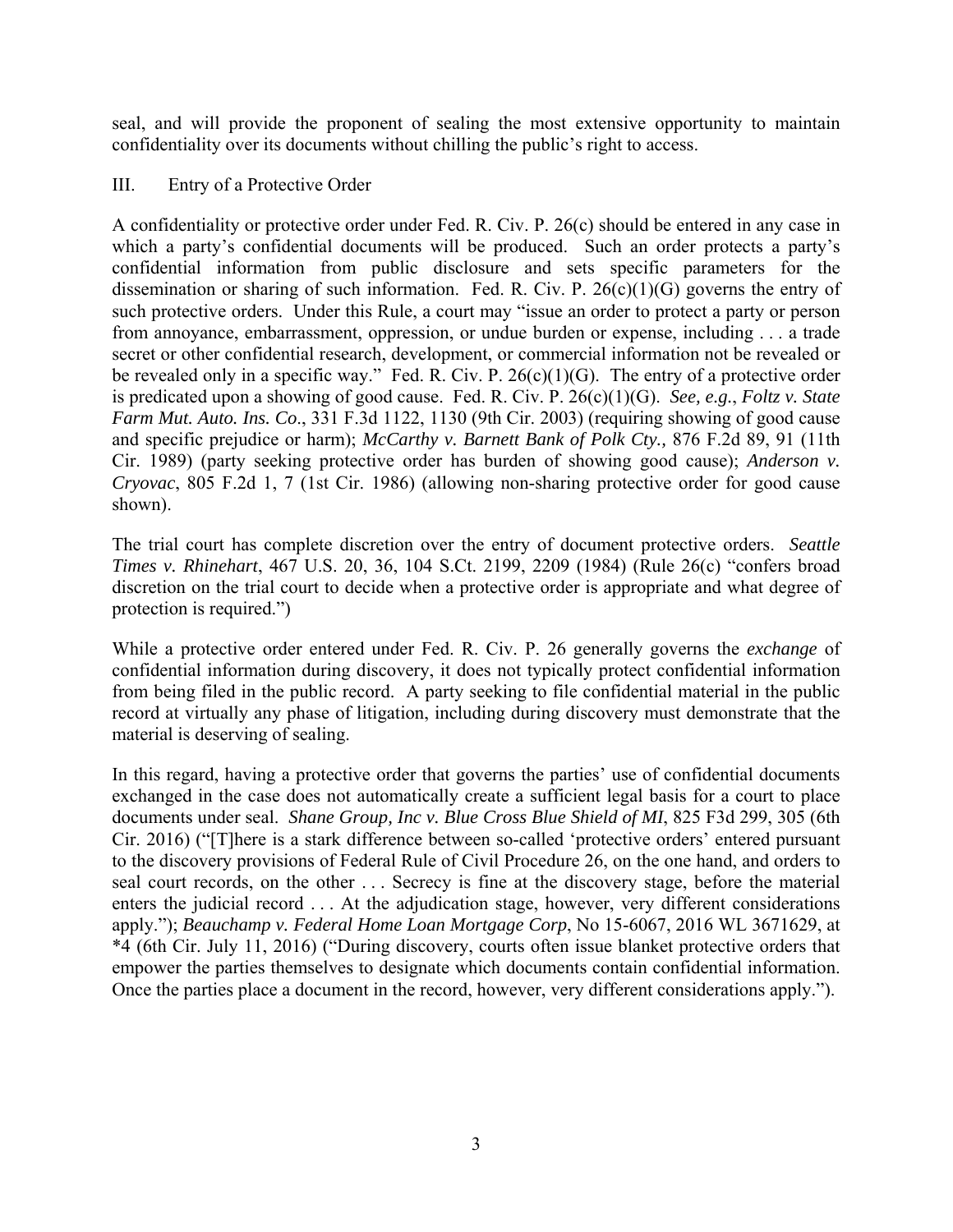# IV. Sealing Documents from the Public Record

# A. The Public's Interest in Filed Documents

"It is clear that the courts of this country recognize a general right to inspect and copy public records and documents, including judicial records and documents." *The Center for Auto Safety v. Chrysler Group, LLC*, 809 F.3d 1092, 1096 (9th Cir. 2016). However, this general right of access to court records is not absolute. *See Nixon v. Warner Comm., Inc.*, 435 U.S. 589, 598 (1978). Rather, it requires balancing the public interest in the document against the interest of the party in maintaining the confidential nature of its business information. *See Healey*, 282 F.R.D. at 214. The presumption of access to court records may be overcome by the need to keep order and dignity in the courtroom or by a particularized special need for confidentiality, such as when trade secrets, national security, or certain privacy rights of trial participants or third parties are implicated. *See Brown & Williamson Tobacco Corp v. FTC*, 710 F2d 1165, 1179 (6th Cir. 1983).

# B. The Standard for Sealing

 $\overline{a}$ 

The mechanism to shield court documents from the public is to have the court seal the information. Different sealing standards apply depending on whether confidential information to be withheld from public disclosure relates to a non-dispositive motion unrelated to the merits of the case or to a dispositive decision impacting the parties' substantive rights.

With respect to confidential information related to non-dispositive motions, the same good cause that is shown to identify materials as confidential and subject to a protective order under Rule 26 will generally be sufficient to allow a litigant to shield its confidential documents and information from public dissemination through a request for sealing.

On the other hand, documents supporting merits-based decisions, which are generally referred to as "court records" or "judicial records," are governed by a different standard given the public's long standing interest in access to such court records. The party seeking to seal documents related to a dispositive or merits-based decision by the court has the burden to show compelling reasons why sealing should be permitted. "The burden is on the party seeking to restrict access on a dispositive motion to show 'some significant interest that outweighs' the presumption of public access." *Colony Ins*, 698 F.3d at 1241 (quoting *Mann v. Boatright*, 477 F.3d 1140, 1149 (10th Cir. 2007)). That is, if the public has a right of access to a court proceeding or record, then sealing the proceeding or record to preserve confidentiality must be narrowly tailored to meet the party's compelling interest.<sup>1</sup> United States v. McVeigh, 119 F3d 806, 814 (10th Cir. 1997).

<sup>1</sup> *See also IDT Corp. v. Ebay*, 709 F.3d 1220, 1222 (8th Cir. 2013) (a confidential document used at trial does not automatically become public because the common law right of access to judicial records is not absolute); *United States v. Webbe*, 791 F.2d 103, 106 (8th Cir. 1986) (same); *In re Applications of Kansas City Star*, 666 F.2d 1168, 1176 (8th Cir. 1981) (same). "The court must consider the degree to which sealing a judicial record would interfere with the interests served by the common-law right of access and balance that interference against the salutary interests served by maintaining confidentiality of the information sought to be sealed." *IDT Corp.*, 709 F.3d at 1223. Whether court records should be sealed "requires a weighing of competing interests" exercised in light of the relevant facts and circumstances of the particular case. *Webster Groves Sch. Dist. v. Pulitzer Publ'g Co.*, 898 F.2d 1371, 1376 (8th Cir. 1990); *Independent Sch. Dist. No. 283, St. Louis Park, Minn. v. S. D.*, 948 F. Supp. 892, 898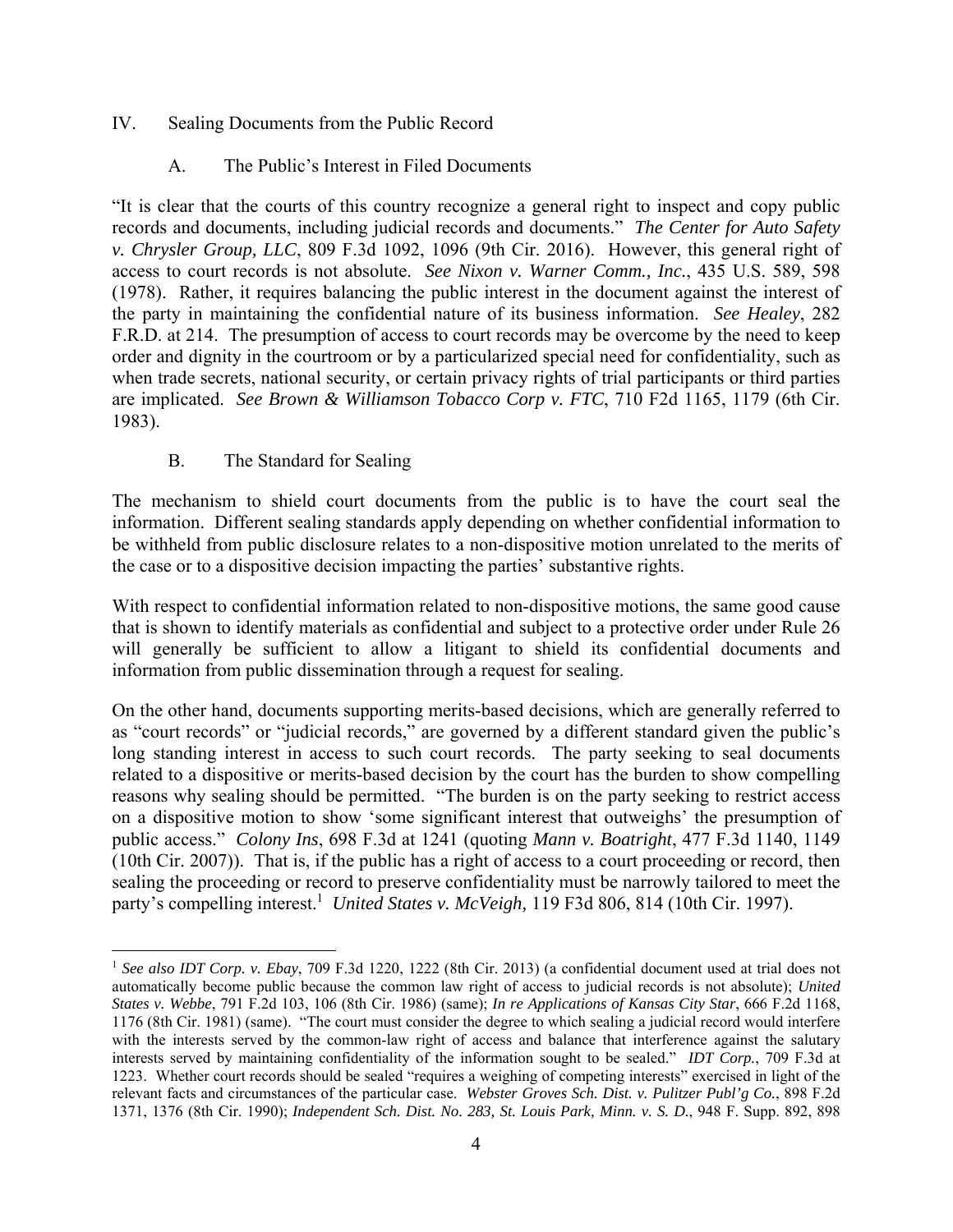The presumption in favor of access is particularly strong "where the district court used the sealed documents 'to determine litigants' substantive legal rights.'" *United States v. Pickard*, 733 F.3d 1297, 1302 (10th Cir. 2013) (quoting *Colony Ins Co v. Burke*, 698 F.3d 1222, 1242 (10th Cir. 2012)). "The strongest arguments for access apply to materials used as the basis for a judicial decision of the merits of the case, as by summary judgment." *Lucero v. Sandia Corp*, 2012 WL 3667449 at \*7 (10th Cir. 2012) (quoting 8A CHARLES ALAN WRIGHT, ET AL., FEDERAL PRACTICE & PROCEDURE § 2042, at 234 (3d ed 2010).

In the Ninth Circuit's decision in *The Center for Auto Safety*, the court discussed the different standards that apply to a request for sealing confidential information. There, the court held that the burden to seal documents from the court's records turns on whether the filing relates to the merits of the case.<sup>2</sup> 809 F.3d 1092. If not, the proponent of sealing must only meet a good cause standard for restricting the public's right to access the information. Conversely, if the filing is directly related to the merits of the case or is determinative of the litigant's substantive rights then a party must meet a higher burden of showing that compelling reasons exist to overcome the presumption of the public's right of access. *See also United States v. Pickard*, 733 F.3d 1297, 1302 (10th Cir. 2013) (the presumption in favor of access is particularly strong "where the district court used the sealed documents 'to determine litigants' substantive legal rights."). As such, the standard to be applied—good faith or a compelling interest—to a request to seal documents is generally dependent upon whether the underlying issue considered by the court is dispositive of the party's rights.

In order to substantiate that a party has a compelling interest sufficient to outweigh the public's right of access, the proponent of sealing must "analyze in detail, document by document, the propriety of secrecy, providing reasons and legal citations." *Shane Grp.,* 825 F3d at 305-06.<sup>3</sup> Further, "even where a party can show a compelling reason why certain documents or portions thereof should be sealed, the seal itself must be narrowly tailored to serve that reason." *See also*

 <sup>(</sup>D. Minn. 1996). Moreover, the property rights of the party seeking to maintain confidentiality must also be considered.

<sup>&</sup>lt;sup>2</sup> The Second, Eighth and Tenth Circuits follow a dispositive versus non-dispositive analysis for sealing, but which predicated on the common law in determining whether the public has a right of access to documents filed with the court. Under the common law, the public only has a right to access "judicial documents." A "judicial document" is one that is relevant to the performance of the court's function and useful to the judicial process. To determine if documents must be accessible to the public, courts employ a three part test, considering: 1) whether the document a judicial document; 2) the importance of the information to the merits of the case; and 3) the importance of the competing considerations, including the privacy interests of those who oppose disclosure, when weighed against the presumption of access. *Lugosch v. Pyramid Co. of Onondaga*, 435 F.3d 110, 119-20 (2d Cir. 2006); *Hartford Courant Co. v. Pellegrino*, 380 F.3d 83, 91 (2d Cir. 2004)*; see also IDT Corp. v. eBay*, 709 F.3d 1220, 1223 (8th Cir. 2013) (following the common law balancing test to determine whether the public's right of access to "judicial records" outweighs the interests served by maintaining the confidentiality of the sealed information based on the specific facts of the case).

<sup>&</sup>lt;sup>3</sup> The Sixth Circuit concluded that it was improper to file the documents under seal based on the district court's protective order. The Sixth Circuit also rejected the party's post hoc justifications—the parties had argued that the documents contained "competitively-sensitive financial and negotiating information." The Sixth Circuit pointed out that such "platitudes" did not allow the sealing proponent to meet its burden, particularly since the proponent never even argued that the financial information at issue was a trade secret.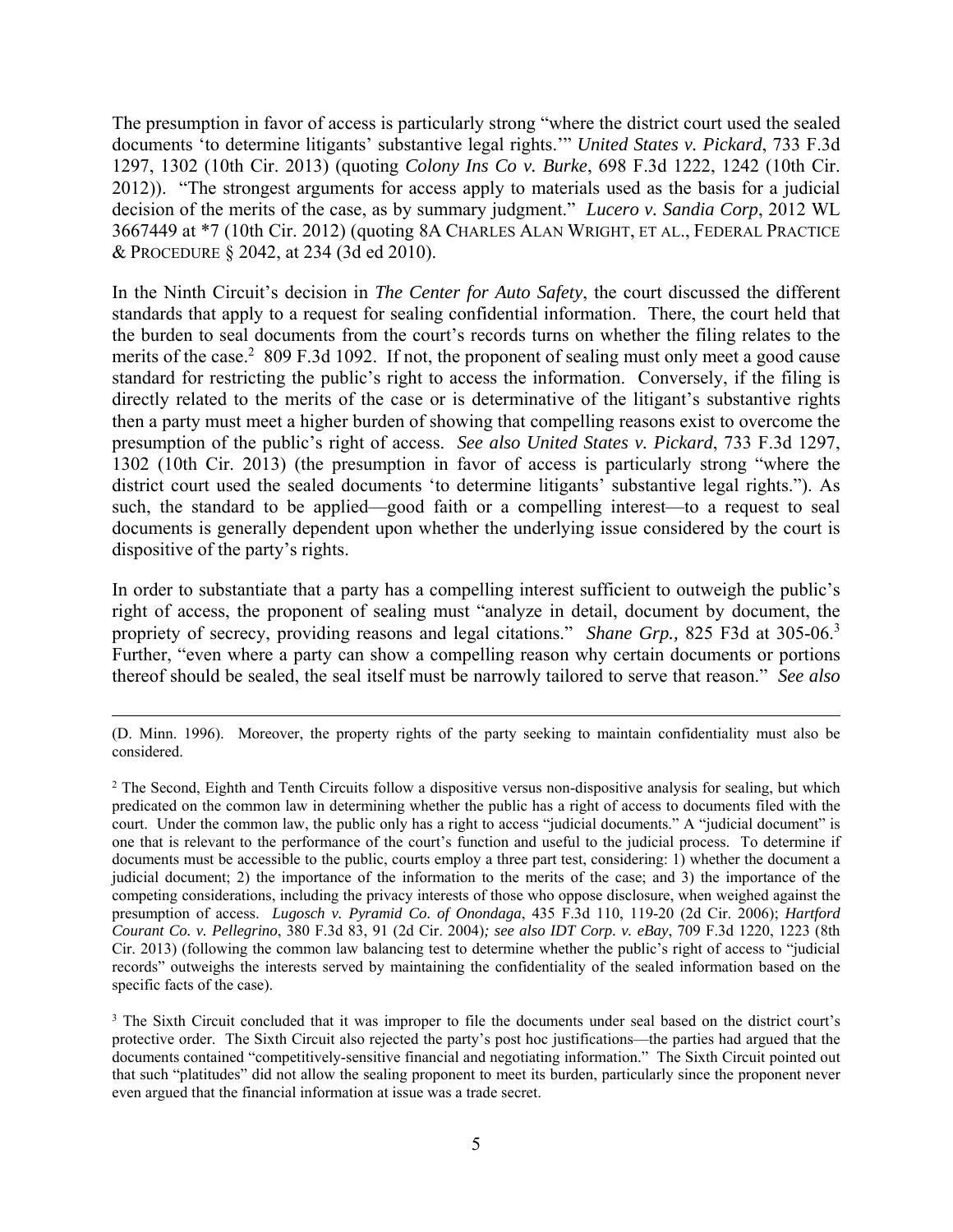*Beauchamp*, 2016 WL 3671620 at \*4 (holding that the district court's order permitting sealing of certain records was not justified because the court had not satisfied its independent duty, "to set forth specific findings and conclusions which justify nondisclosure to the public"); *Rudd Equip Co, Inc v. John Deere Constr & Forestry Co.*, No. 16-5055, 2016 WL 4410575 at \*4 (6th Cir. 2016) ("[s]imply showing that the information would harm the company's reputation is not sufficient to overcome the strong common law presumption in favor of public access to court proceedings and records.") "A court's failure to set forth those findings and conclusions is itself grounds to vacate an order to seal." *Id.*

#### V. Requests to Seal Court Documents

When a party makes a motion to seal documents related to non-dispositive matters, the sealing motion is typically made at or near the time that the substantive motion is filed, and is supported with an affidavit or other testimonial evidence to establish a good faith basis to seal, i.e., that the documents and information at issue are confidential and deserving of protection from public review. This is generally a time sensitive (and consuming) effort, but is otherwise a rather straight forward process. As a practitioner in many courts around the country, I have not experienced significant concerns with respect to the filing of a motion to seal documents for nondispositive motions.

The same is true when making a motion to seal documents on a dispositive motion. Although the standard is higher and generally requires a showing of a compelling interest as set forth above, the process is still fairly straight forward. It requires a document by document analysis as to the need for confidentiality and a showing of the (non-speculative) harm that may result if the information is publicly filed, weighed against the public's interest in the documents and information. At the preliminary injunction or summary judgment phase, motions to seal are filed at or near the time that the underlying motion is filed, and are typically ruled on concurrently with the motion on the merits.

The difficulty arises with respect to trial. A party potentially has three opportunities to move to seal confidential documents and information that may be used at trial: (1) before trial begins; (2) at the time the evidence is introduced; or (3) after the trial concludes. While it is necessary to raise the issue of sealing before trial begins, it is often impractical to require the proponent of sealing to substantiate its claim of confidentiality before the evidence has been introduced or otherwise used at trial.

The best time to require a fulsome motion to seal is a reasonable time after the trial has concluded and trial transcripts have been prepared. Then, and only then, will the party seeking to seal documents be in the proper position to determine which documents, if any, are deserving of continued confidentiality, particularly considering the specific use to which the documents were put in the case. Similarly, if sealing is considered after the conclusion of the case, the court has the benefit of the jury's verdict (or the court's own opinion) and can assess the importance of the public's right to access the documents against the property rights of the movant.<sup>4</sup>

 $\overline{a}$ <sup>4</sup> If a party's confidential documents are admitted or otherwise used at trial and testimony was offered in the record quoting or discussing those exhibits, a presumption may exist that such documents and testimony are public. *Healey,* 282 F.R.D. at 214.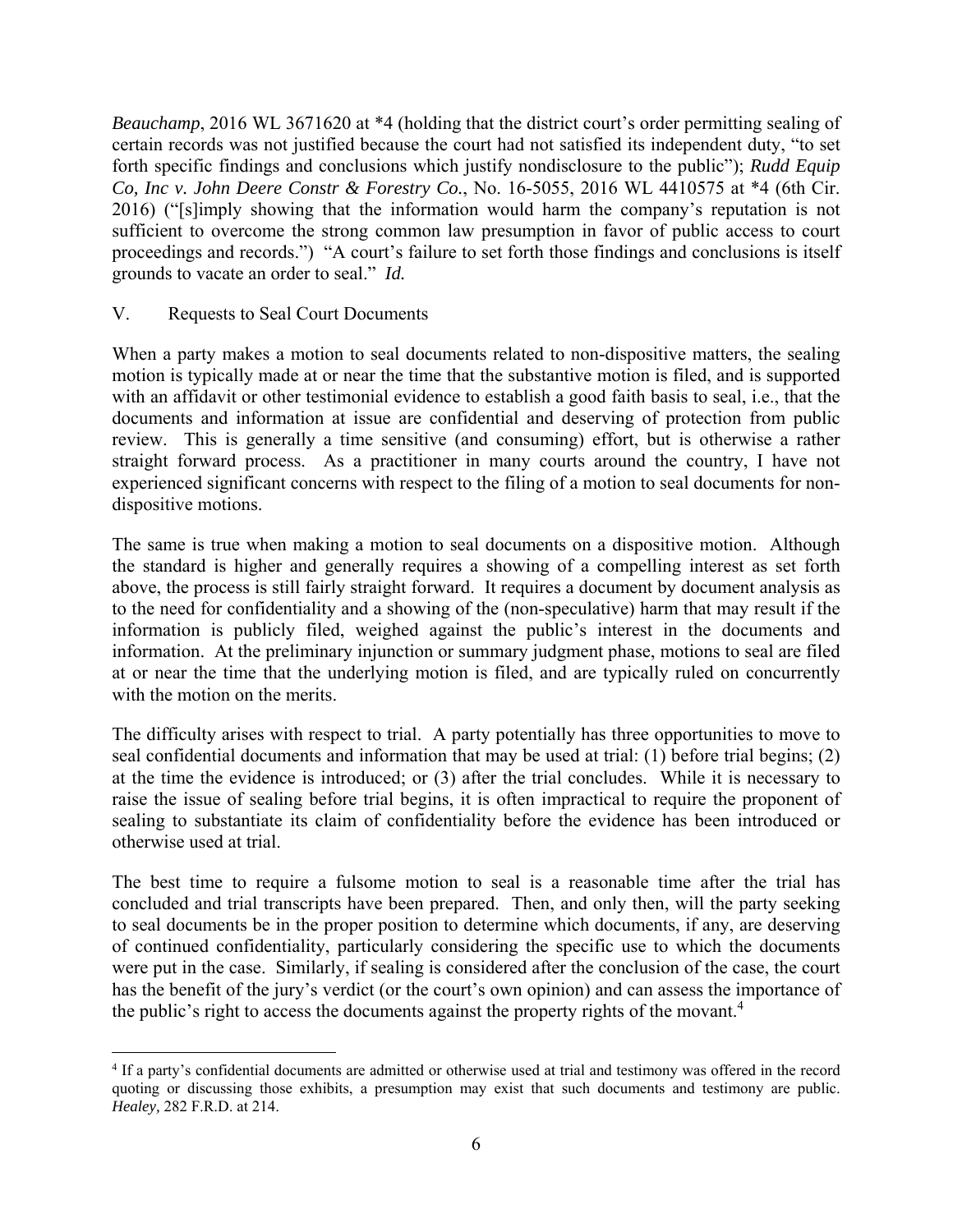If a party is required to file a motion to seal every confidential document identified on any of the party's exhibit lists because there is an outside chance the document might be used at trial and the party does not want to risk waiving confidentiality, that party would likely put significant effort into requesting that the court permit the sealing of documents that are never actually used, much less introduced, into evidence.<sup>5</sup> The court might similarly expend significant time and effort considering the party's request to seal each and every identified document. Requiring a party to file and support a motion in advance of trial to seal documents that are never shown to the jury is contrary to the tenants of Rule 1, which requires the just, speedy and inexpensive adjudication of litigation.

Furthermore, requiring a party to move to seal documents concurrently with their introduction into evidence or at the time of their use at trial is also untenable for several reasons. First, it interrupts the flow of the evidence. Second, it requires the parties to preemptively prepare the same document by document support for a sealing request as discussed above with respect to pre-trial motions to seal, so that the party is armed to substantiate their claim of continue confidentiality if and when any document from a party's exhibit list is used or introduced at trial. Third, making the motion at the time the document is introduced does not permit the court to take advantage of the full testimony (or lack thereof) that may be proffered for each individual document, thereby hamstringing the court's ability to properly weigh the facts.

The *Jochims* case is particularly instructive with respect to the proper timing of a motion to seal documents used at trial. *See Jochims v. Isuzu Motors, Ltd.*, 151 F.R.D. 338 (S.D. Iowa 1993). There, Isuzu Motors was sued on a claim that its Isuzu Trooper was defective. The parties exchanged documents during trial, some of which related to Isuzu's engineering of the Trooper vehicle, which were subject to a protective order entered in the case. At the time of trial, the parties had contemplated the use of Isuzu's confidential documents at trial because the protective order provided that certain documents and testimony used at trial would be sealed. *Jochims,* 151 F.R.D. at 341. After trial, Isuzu communicated with the court regarding those documents that were subject to the sealing provision of the protective order. *Id*. Three lawyers prosecuting different cases against Isuzu moved to intervene and sought to unseal the record. *Id*. at 339. In overturning the magistrate's ruling to unseal the record, the court "balanced the competing interests involved," took into consideration "the confidential nature of the documents and the potential risk to Isuzu's competitive interests by dissemination," and held that the "public's interest in access to these specific documents does not override Isuzu's interest in maintaining the confidentiality of these proprietary confidential documents." *Id*. at 341-342.

As permitted in *Jochims*, instead of requiring preemptive filings, federal courts should permit confidential documents that are used or introduced at trial to be conditionally sealed. A *pro forma* motion to conditionally seal the documents could be made before trial by the proponent of sealing, with the full motion to seal made after trial concludes, so that the party seeking the sealing order can assess the viability of its request to seal against the outcome of the case, the use of the document(s) at trial, the testimony taken, and the general importance of the document to

 $\overline{a}$ 

<sup>&</sup>lt;sup>5</sup> Worse yet, a party might decide not to substantiate a request to seal every confidential document identified on a trial exhibit list given the time and effort that would be necessary to file a properly supported motion, thereby waiving their property rights because of the inequity of litigation and the parties respective burdens on sealing.